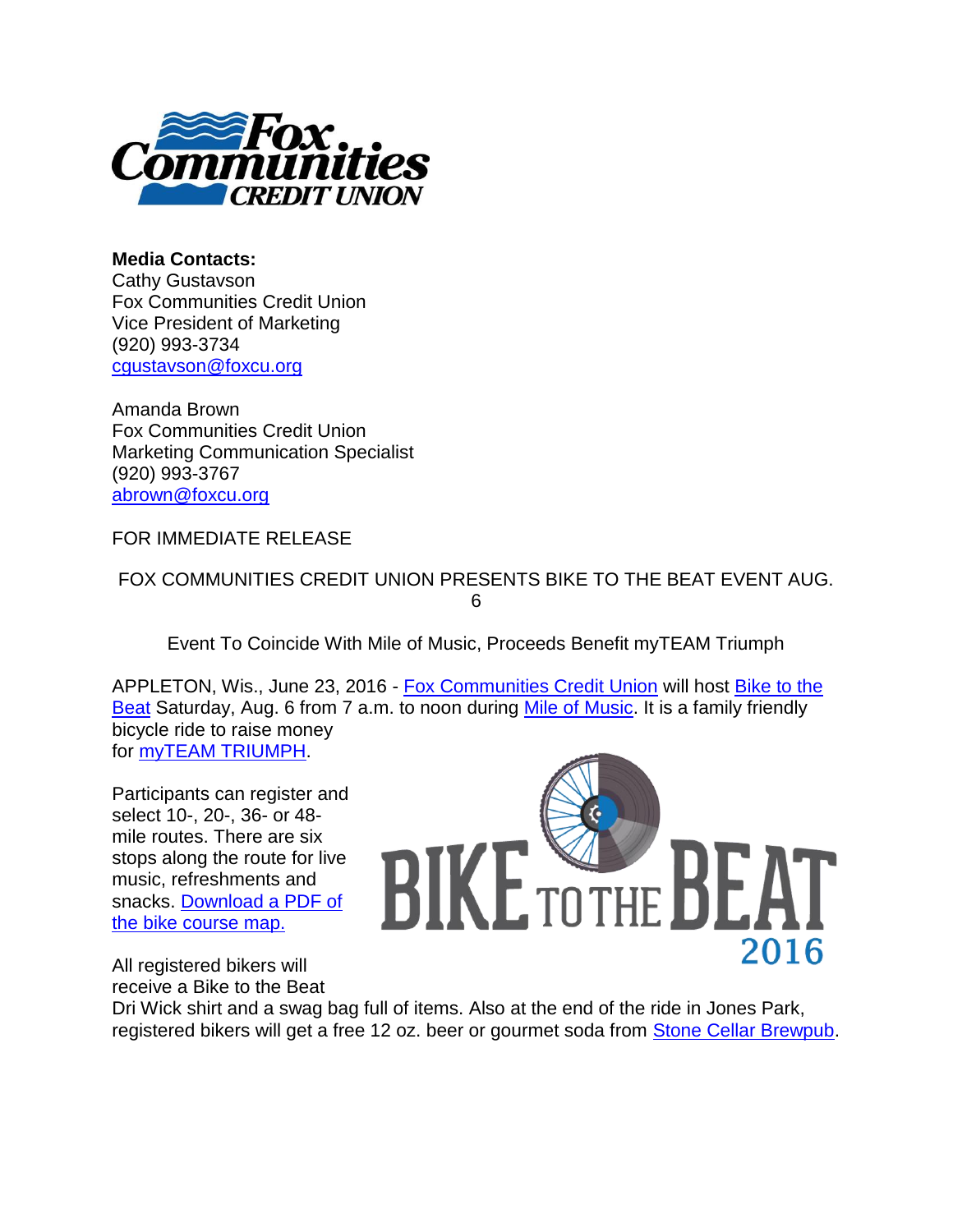Proceeds go to myTEAM TRIUMPH, a nonprofit athletic mentoring program created for children, teens, adults and veterans with disabilities who wish to participate in endurance events, such as triathlons or road races.

All four routes begin and end at Jones Park in Appleton. The 48-mile route passes through Combined Locks to downtown Kaukauna and follows the Fox River through Wrightstown.

"Anyone can pedal to the beat of the music and stay around after to enjoy music and a finishers' party at Jones Park," said Cathy Gustavson, vice president of marketing for Fox Communities Credit Union and spokesperson for Bike to the Beat.

Free valet bike parking will be available all day in Jones Park for Bike to the Beat participants to enjoy Mile of Music.

"The biking event and the bike valet service are neat additions to the overall Mile of Music menu for the community," said Dave Willems, Mile of Music director and cofounder. "The whole idea of the festival is to move about and discover new music while exploring the downtown, and the ability to bike to and from the event adds to that grassroots, organic and community flavor we're looking for."

## **Registration fees:**

18 and older

- $\bullet$  \$20 before July 20
- $\bullet$  \$25 before Aug. 6
- \$30 day of event

17 and under

- \$10 before July 20
- $\bullet$  \$15 before Aug. 6
- $\bullet$  \$20 day of event

Families (up to six participants)

- \$40 before July 20
- $\bullet$  \$45 before Aug. 6
- \$50 day of event

People can register for the bike ride at [FoxBikeToTheBeat.com](http://r20.rs6.net/tn.jsp?f=001a0B2OIGrF11aM58WHy6TkMg6DGyWJyNQbXxwCWxwrZxKCW4LLMUhrLlXoXVjFr78dyvahV0SQcn0UFyAsSPHtBeFiCeShzDHtl63vS7YUPl_xLtWcHHV9CihmH7d6jupGqs8SImfUzedlQxDByNPvnLk_P-Y0ORHdSq6jFwLzicpOUBGdjdnsw==&c=brRHwiltEuOXfYO4Q9kNY3x0UkzrI3BlK1KPQEqpGzlNQK1k_m7BRw==&ch=K_4oTSwk7iOuWV5EJMpS-oSStI11iSKyOisIpdafS76ZDZLO4RTQ1g==) and view the bike route map [here.](http://r20.rs6.net/tn.jsp?f=001a0B2OIGrF11aM58WHy6TkMg6DGyWJyNQbXxwCWxwrZxKCW4LLMUhrLlXoXVjFr78sbHr_M23SHikp6BkOI9BbOsOfTLgAKl0KhSm_EQ2UwSahuBN6TpVRasexYQaA8T8tPcXDUgo39RT48ThR05QK9YunT6ET185A8sWLvP1ymsY-OOeC5hYBUIlQUsxAMaxkQS1Uw12cJT2DaOa8-l2Op7w5v2Sk6aT5clVRDyb4XDcm73CQmRgFg==&c=brRHwiltEuOXfYO4Q9kNY3x0UkzrI3BlK1KPQEqpGzlNQK1k_m7BRw==&ch=K_4oTSwk7iOuWV5EJMpS-oSStI11iSKyOisIpdafS76ZDZLO4RTQ1g==) For more information about Fox Communities Credit Union or Bike to the Beat, contact Cathy Gustavson at (920) 993-3734.